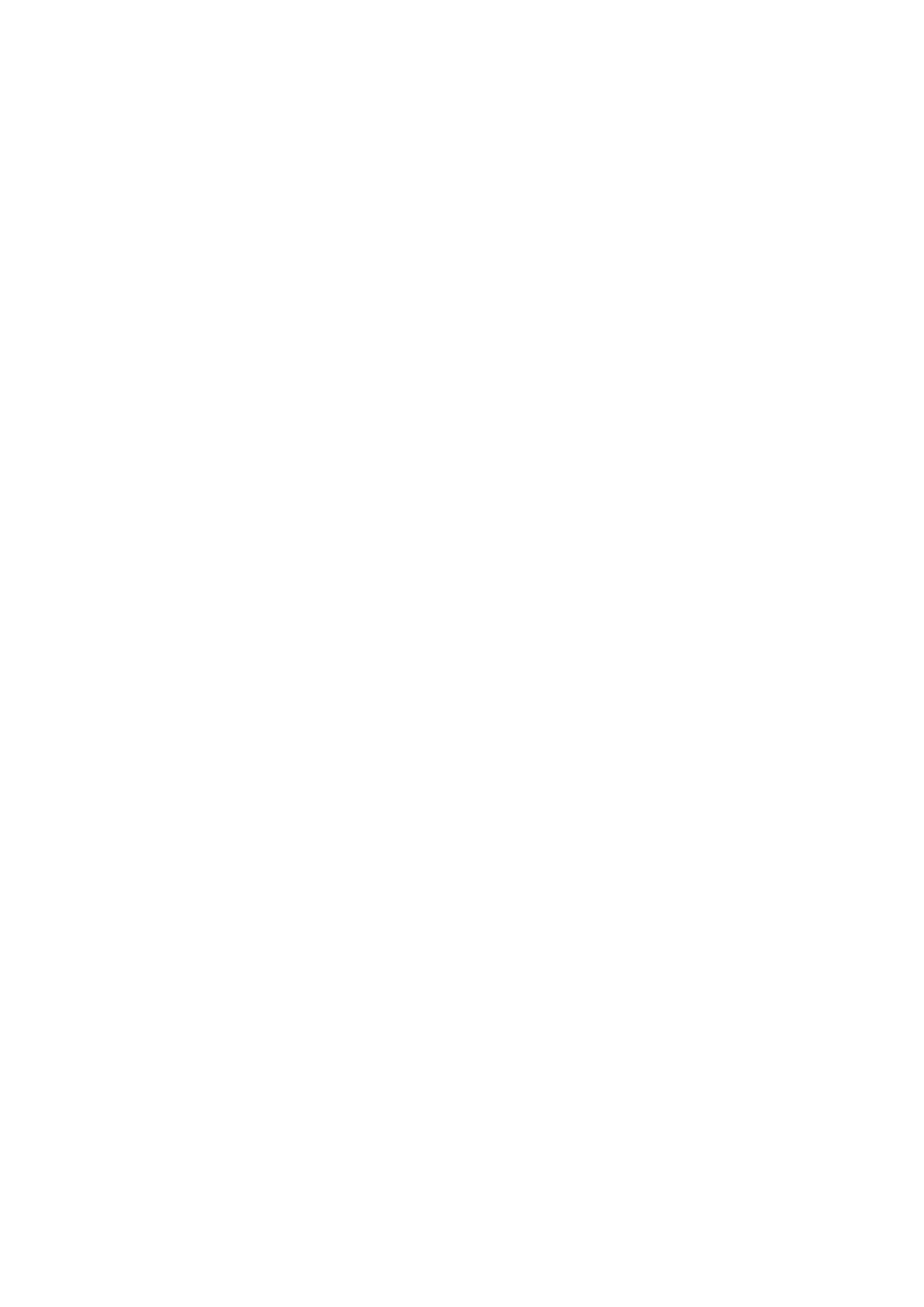# **Contents**

| <b>Section</b>  |                                                      | Page           |
|-----------------|------------------------------------------------------|----------------|
| <b>Part One</b> |                                                      |                |
| <b>SUMMARY</b>  |                                                      |                |
| 1.              | <b>INTRODUCTION</b>                                  | 1              |
| 2.              | THE CONTEXT OF THE AREA                              | $\overline{2}$ |
| 3.              | THE EVALUATION                                       | 4              |
| 4.              | <b>SUMMARY OF MAIN FINDINGS</b>                      | 4              |
|                 |                                                      |                |
| <b>Part Two</b> |                                                      |                |
|                 | <b>CONCLUSION AND KEY PRIORITIES FOR DEVELOPMENT</b> |                |
| 5.              | <b>CONCLUSION</b>                                    | 7              |

## **APPENDICES**

| APPENDIX 1 - The Organisations included in the Survey |     |
|-------------------------------------------------------|-----|
| <b>APPENDIX 2 - Quantitative Information</b>          | -11 |

6. KEY PRIORITIES FOR DEVELOPMENT 7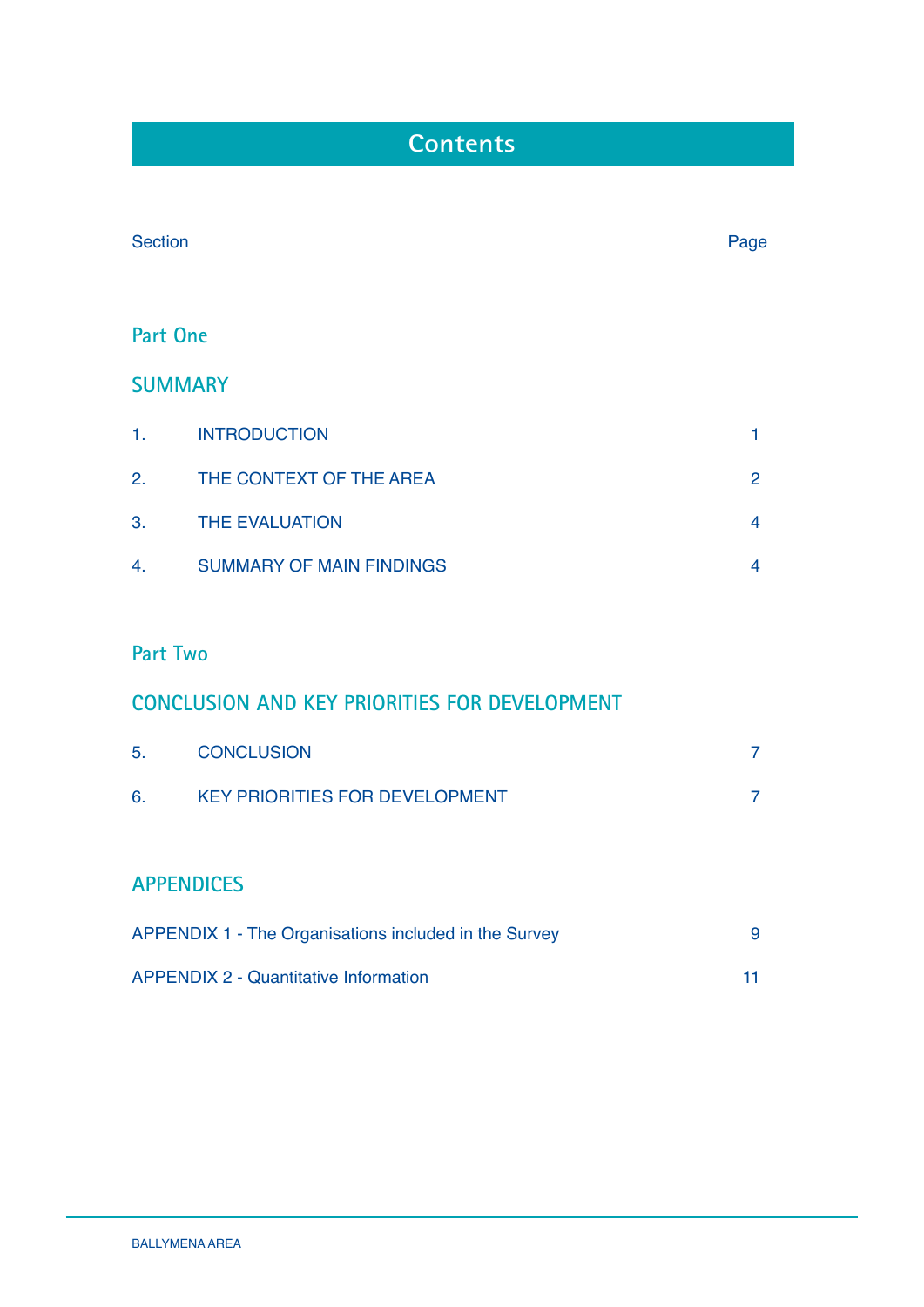# **Quantitative Terms**

 A number of quantitative terms are used throughout the report to present the findings. These terms should be interpreted as follows:

| Almost/nearly all       |   | more than 90%    |
|-------------------------|---|------------------|
| Most - 75%              |   | 90%              |
| A majority              | ۰ | $50\% - 74\%$    |
| A significant minority  |   | $30\% - 49\%$    |
| A minority              |   | $10\% - 29\%$    |
| Very few/a small number |   | $less than 10\%$ |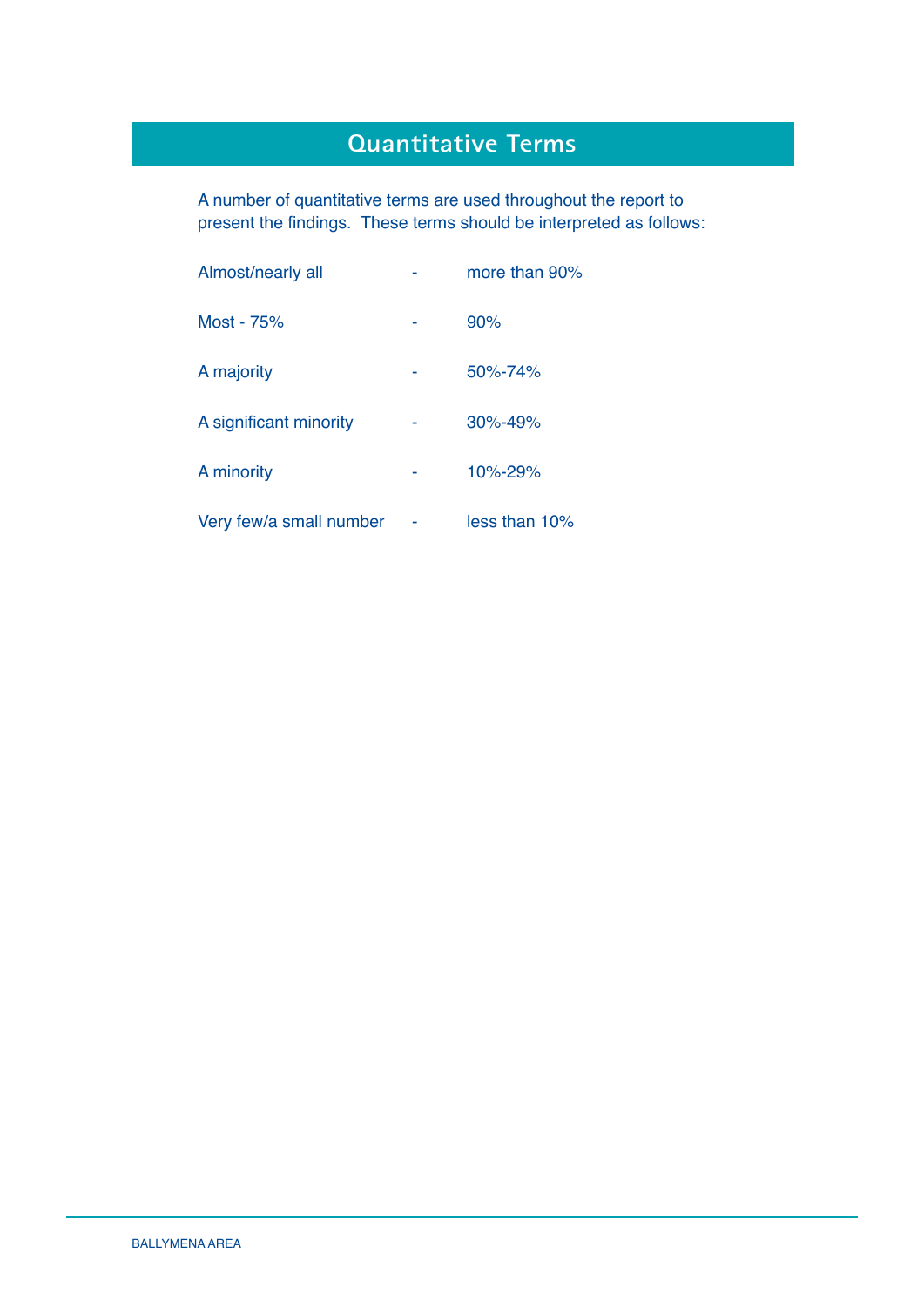# **Part One**

### **SUMMARY**

### **1. Introduction**

- 1.1 There are many challenges facing society. Rapid changes, driven by technological change and global economic activity, are taking place in the labour market. The demands of working life are changing and learners leaving school, college or universities face challenges and choices that are, in many ways, very different from those faced by previous generations. The pace of change is great, and its direction sometimes unpredictable. More than ever before, learners need to be fully equipped with the knowledge, skills, understanding, confidence and creativity needed for their future working lives, yet almost 21% of the working-age population in Northern Ireland (NI) have no qualifications. These issues present major challenges for policy-makers and providers of education and training
- 1.2 To address this imbalance, and in an attempt to ensure that our learners have the knowledge, skills and attributes to compete effectively in the market place, major initiatives have been introduced by the Department of Education and the Department for Employment and Learning which affect almost every area of our education and training systems from pre school through to further education and training. These initiatives include the ongoing development of the Early Years Strategy; the school improvement policy - Every School A Good School; the Revised Curriculum and the Entitlement Framework; Specialist Schools and Extended Schools; the re-structuring of the further education colleges; the introduction of revised programmes for trainees; the development of the Youth Work Strategy, and the current development of Area Learning Communities.
- 1.3 The Chief Inspector's report 2006-2008 identified that at the centre of all our efforts must be the raising of the achievements and standards for children, young people and adult learners, particularly as NI has the highest proportion of the working-age population in the United Kingdom with no qualifications. The Report also identifies three key themes, namely:
	- **those with the responsibility for an individual's education need to build** more effectively on the skills, knowledge and attributes which the learner has developed in the preceding phase;
	- they need to help learners understand better the connections in their individual programmes of learning, and how that learning connects to a better future for them and their community; and
	- $\blacksquare$  educational leaders need to be confident that they are including all learners and working together to help them to achieve their full potential.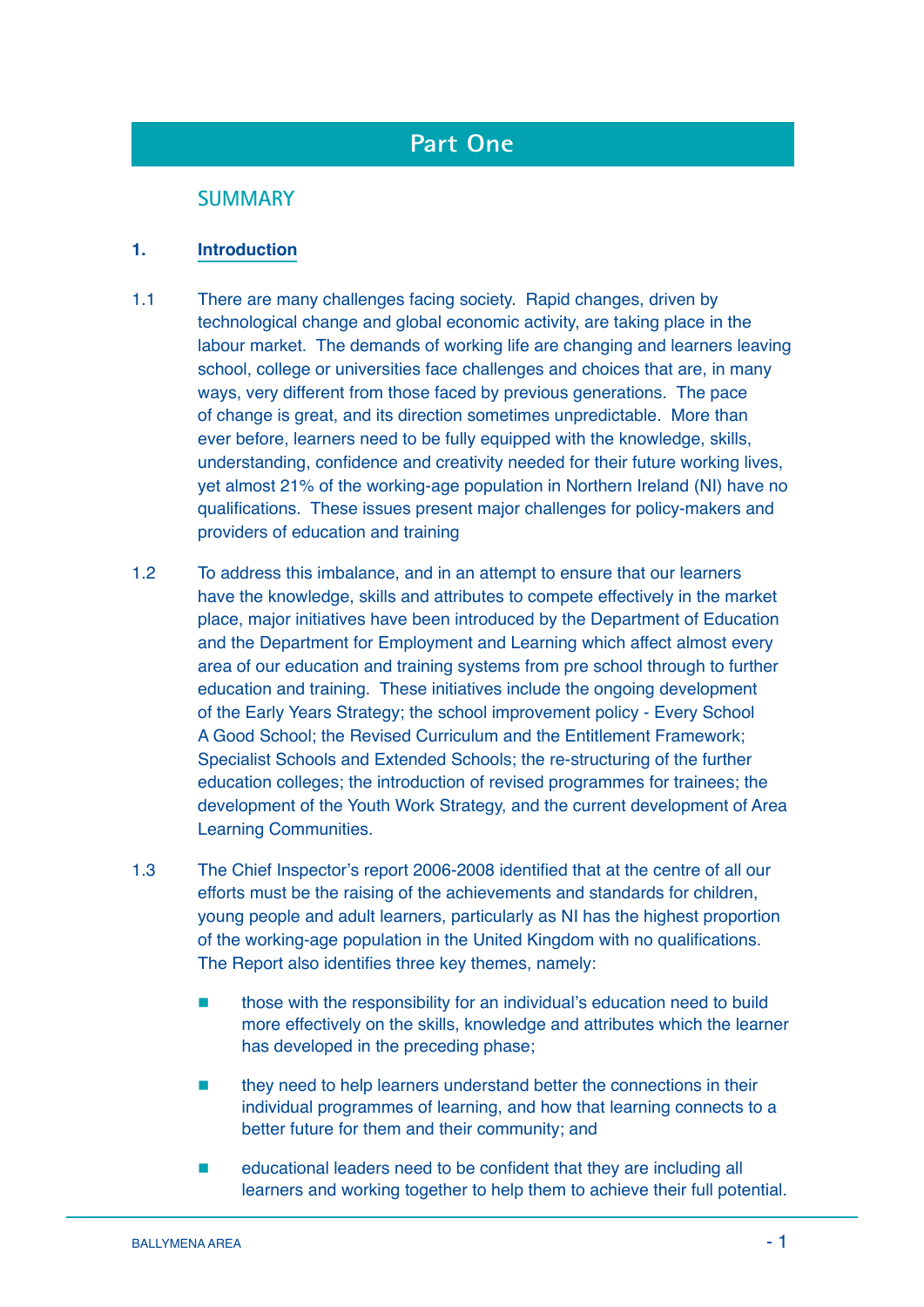1.4 This area-based inspection model has been developed mainly to inform policy and provision at a strategic level in order to assist the Curriculum Advisory and Support Services, the employing authorities, and the relevant government departments to plan for and provide an education system which meets the demands for a flexible appropriately trained workforce in a rapidly changing employment market. During February and March 2009, the Education and Training Inspectorate (the Inspectorate) undertook an evaluation of the quality of education being provided in the Ballymena area. The evaluation assesses the extent to which a range of organisations in the area of Ballymena work together to provide coherent and relevant educational pathways for learners.

### **2. The Context of the Area**

- 2.1 The Ballymena area includes Ballymena Town and the surrounding areas within the Ballymena District Council and is made up of 24 local council wards. It falls within the Northern Health and Social Services and North-Eastern Education and Library Board areas.
- 2.2 On census day 2001, the resident population of Ballymena Local Government District was 58, 610, of which 22% were under 16 years old and 19.3% were aged 60 and over; 48.7% of the population were male and 51.3% were female. Just over half of the usually resident population of Ballymena live in the surrounding rural areas. The estimated population of Ballymena in 2007 was 62,118 and it is expected to rise to 68,540 in 2021. Fourteen per cent of the population aged 16-74 had degree level or higher qualifications and 60.8% had no or low-level of qualifications. The Ballymena District Council Area ranked as the 20th most deprived district council area in 2005, with around 10% of the population residing in the most deprived Super Output Areas**<sup>1</sup>** . The most deprived Super Output Area in Ballymena is the Ballee Ward, which is ranked 137 out of the 890 areas in NI, while the least deprived Super Output Area is Ardeevin, with a rank of 865.
- 2.3 The education and training provision in the Ballymena area comprises two nursery schools, six nursery units, eleven voluntary/private pre-school centres, 20 primary schools, seven post-primary schools, one special school, two campuses of the Northern Regional College of Further Education and three training providers. There is also alternative education provision (AEP) in the form of an educational guidance centre and an education other that at school (EOTAS) programme. The youth provision consists of three controlled parttime units and three registered units, the majority of which are uniformed or faith-based organisations; there is no full-time centre-based statutory youth provision.

**<sup>1</sup>** Geographical locations used in the United Kingdom for statistical analysis.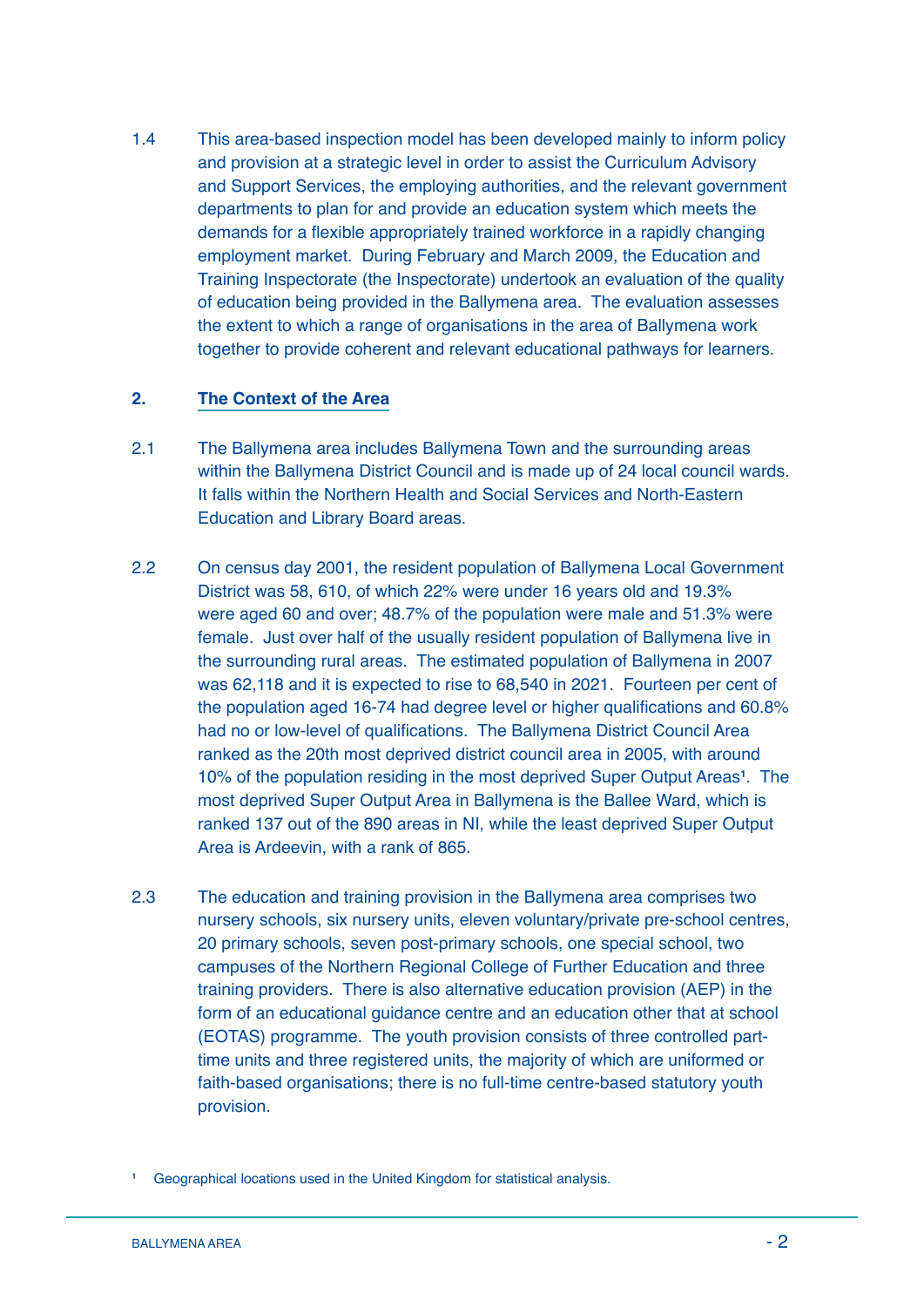- 2.4 Many of the schools in the Ballymena area draw their pupils from a wide catchment area including Antrim, Larne and the Glens of Antrim. In 2008, 60% of the post-primary pupils attended one of the three grammar schools and the remainder were dispersed among the four non-selective post-primary schools across the area. In 2007, 128 primary school children and 38 postprimary school pupils had English as an additional language; the percentage of post-primary school pupils entitled to free school meals was almost half the Northern Ireland (NI) average.
- 2.5 The pupil profile within the non-selective sector has changed markedly with an increase in the proportion of learners with special educational needs being educated in mainstream schools. As a result, some of the schools have to deal with complex and demanding pastoral and academic issues, including significant behavioural problems, a growing number of pupils on the child protection register and an increase in looked-after children.
- 2.6 A majority of young people in the schools in the Ballymena area achieve well, particularly the most able, at the end of key stage (KS) 4 and post-16. In 2008, 79.3% of the primary school children achieved the expected KS2 level in English and 83.9% in mathematics; these figures are just above and within five percentage points above the NI average, respectively. The percentage achieving at least five General Certificate of Secondary Education (GCSE) grades A\*-C (or equivalent qualifications), including English and mathematics, was within five percentage points above the NI average. At post-16, the percentage of school leavers achieving two or more General Certificate of Education (GCE) Advanced (A) levels (or equivalent qualifications) and the percentage entering higher education were also within five percentage points above the NI average.
- 2.7 By contrast, a higher proportion of learners underachieve in the Ballymena area compared with other areas in NI. In 2007, the percentage of pupils leaving the post-primary schools having achieved no GCSE qualifications was just above the NI average. The percentage of leavers recorded as unemployed was also just above the NI average.
- 2.8 Further information about the qualifications and destinations of school leavers is provided in Appendix 2.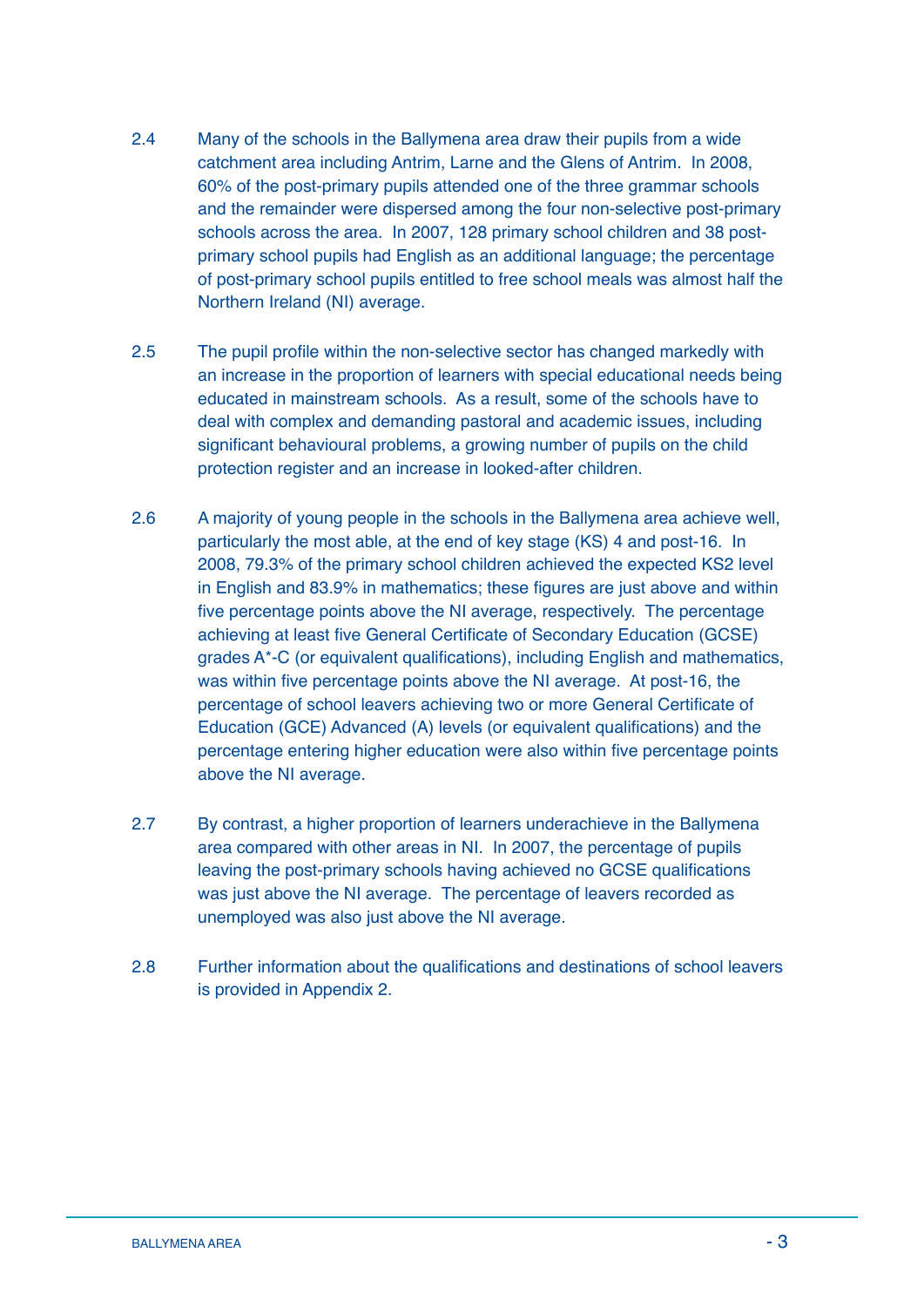### **3. The Evaluation**

- 3.1 **In February and March 2009, the Inspectorate carried out a pilot areabased inspection in the Ballymena area to evaluate the quality of education and training. The evaluation focused, in particular, on:**
	- strategic planning for education and training within the area;
	- the quality of learning for young people within the area; and
	- **the effectiveness of the transition arrangements for young people within** and across the various sectors.
- 3.2 The Inspectorate visited a sample of education and training providers, which included five pre-school centres, four primary schools, three post-primary schools, the AEP, a special school, a training organisation, the local further education college and three youth settings (see Appendix 1). Inspectors observed 89 lessons or sessions. They held discussions with representatives of the contributory organisations, including school principals, governors, members of senior leadership teams and middle managers, teachers, lecturers and trainers. The Inspectorate met with groups of parents from the contributory organisations, as well as with groups of pupils from each of years 7, 8, 10, 12, 13 and 14, and with representatives of the student groups in further education, training and the youth sector. In addition, the Inspectorate held discussions with a wide range of other stakeholders including local employers, the Ballymena Area Learning Community, employing authorities and the careers service.
- 3.3 Prior to the evaluation, the senior managers of the organisations were invited to complete a self-evaluation of the quality of provision within their organisations with regard to the arrangements for strategic planning, quality of learning and the effectiveness of the transition arrangements. Most of these responses were of a high quality and made a valuable contribution to the inspection process.

### **4. Summary of Main Findings**

### 4.2 STRATEGIC PLANNING FOR EDUCATION AND TRAINING IN THE AREA

- 4.2.1 The main strengths are:
	- the good or better development planning within individual organisations;
	- the strong collaborative working arrangements among the post-primary schools in the area and the local college of further education;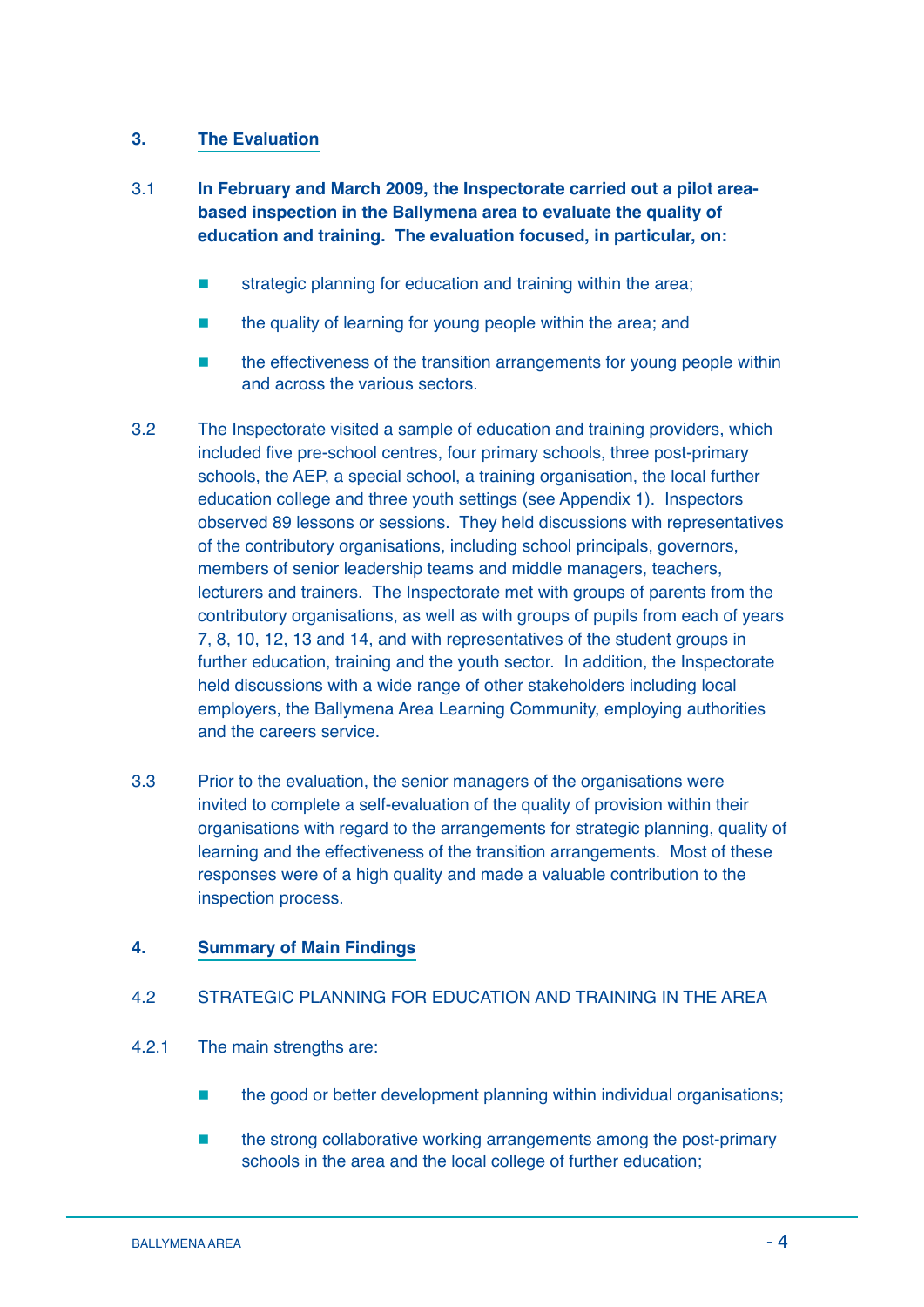- the strong commitment of the various local and regional community and business networks to support the work of the schools in improving standards; and
- **EXECUTE:** the work of the Ballymena Area Learning Community in building effective community relations.
- 4.2.2 The main areas for improvement are the need to:
	- develop cross-phase strategic planning, which is informed by selfevaluation and which takes better account of the current and future needs of all learners, employers and the wider community;
	- **EXECUTE:** provide increased opportunities for staff to share expertise across phases, in particular for those staff involved in teaching at the key transition stages; and
	- **EXECUTE:** develop further collaboration and quality assurance arrangements among organisations in order to improve the quality of transition planning, and ensure all learners have access to appropriate and coherent learning programmes.

### 4.3 QUALITY OF LEARNING FOR YOUNG PEOPLE IN THE AREA

- 4.3.1 The main strengths are:
	- the good or better quality of the learning in most of the sessions observed;
	- **the good standards achieved by the majority of learners, and in** particular the outcomes achieved by the most able learners at the end of KS4 and post-16;
	- the good or better quality of care, guidance and support and the commitment to, and the arrangements for, meeting the varying pastoral needs of the learners;
	- **In most organisations, the good range of extra-curricular and non-formal** learning experiences to develop the learners' confidence, self-esteem and ability to work collaboratively; and
	- the quality of the support provided for schools by staff from the Rathmore Educational Guidance Centre in equipping teachers with appropriate strategies to support those learners whose behaviour is challenging.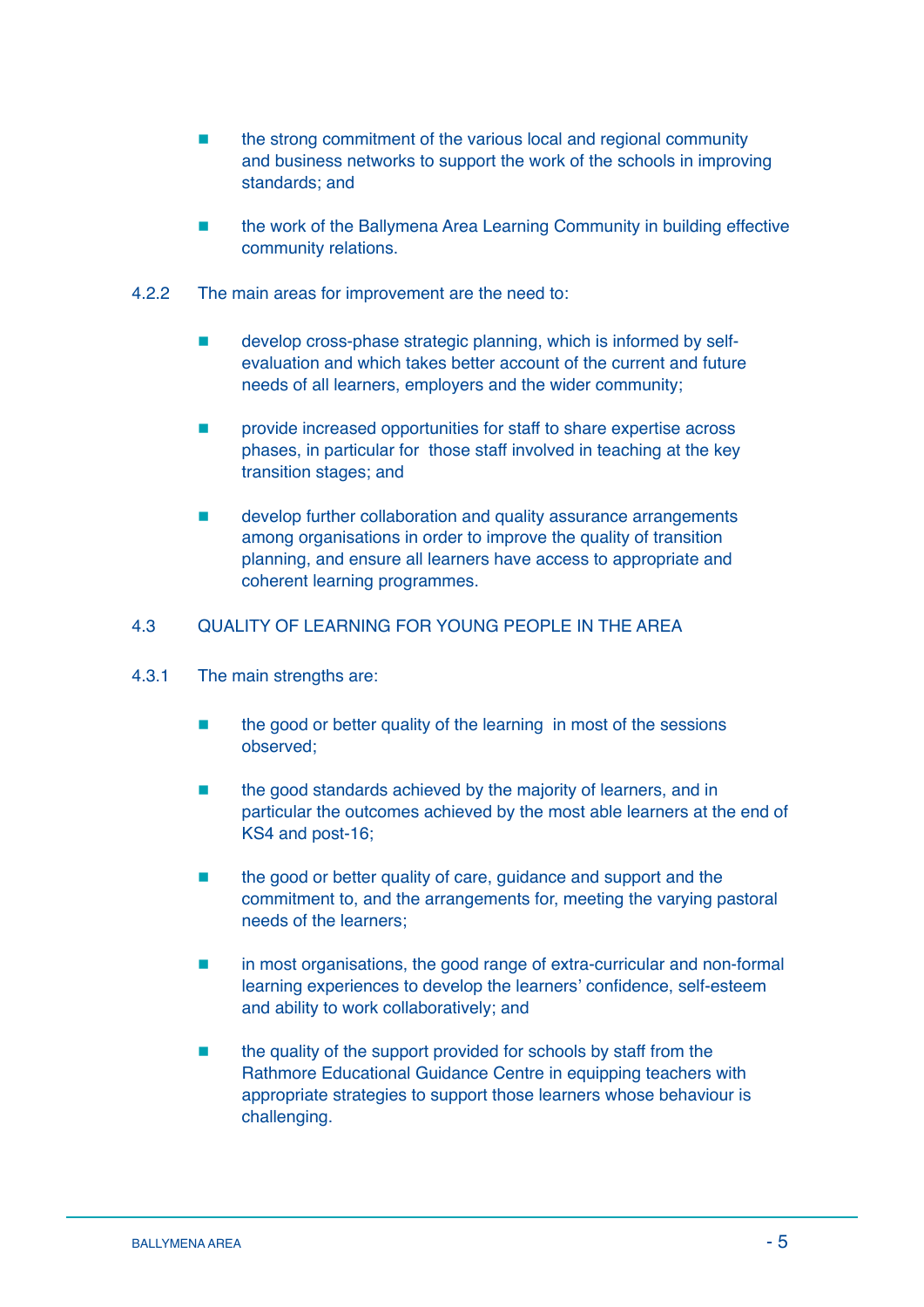- 4.3.2 The main areas for improvement are the need to:
	- $\blacksquare$  build more effectively on the young peoples' prior learning in order to raise standards further, particularly in literacy at the end of KS4;
	- **EXECUTE:** improve the standards for the minority of learners who leave postprimary school with no GCSEs;
	- $\blacksquare$  identify a broader range of qualifications at level 2 and below which match better the full range of ability and aspirations of the learners;
	- **EXECUTE:** engage in joint curriculum planning and develop consistent approaches to teaching and learning across the key transition stages.

### 4.4 THE EFFECTIVENESS OF THE TRANSITION ARRANGEMENTS IN THE AREA

- 4.4.1 The main strengths are:
	- the good or better transition arrangements for children transferring from the primary sector to the post-primary sector; and
	- $\blacksquare$  in the majority of schools in the area, the quality of the learning experiences provided for young people, through the Youth Sector's transition and mentoring programmes.
- 4.4.2 The main area for improvement is the need to:
	- **EXECUTE:** improve communication and the transfer of information at an organisational and area level in order to plan for and track more effectively the progress of the learners.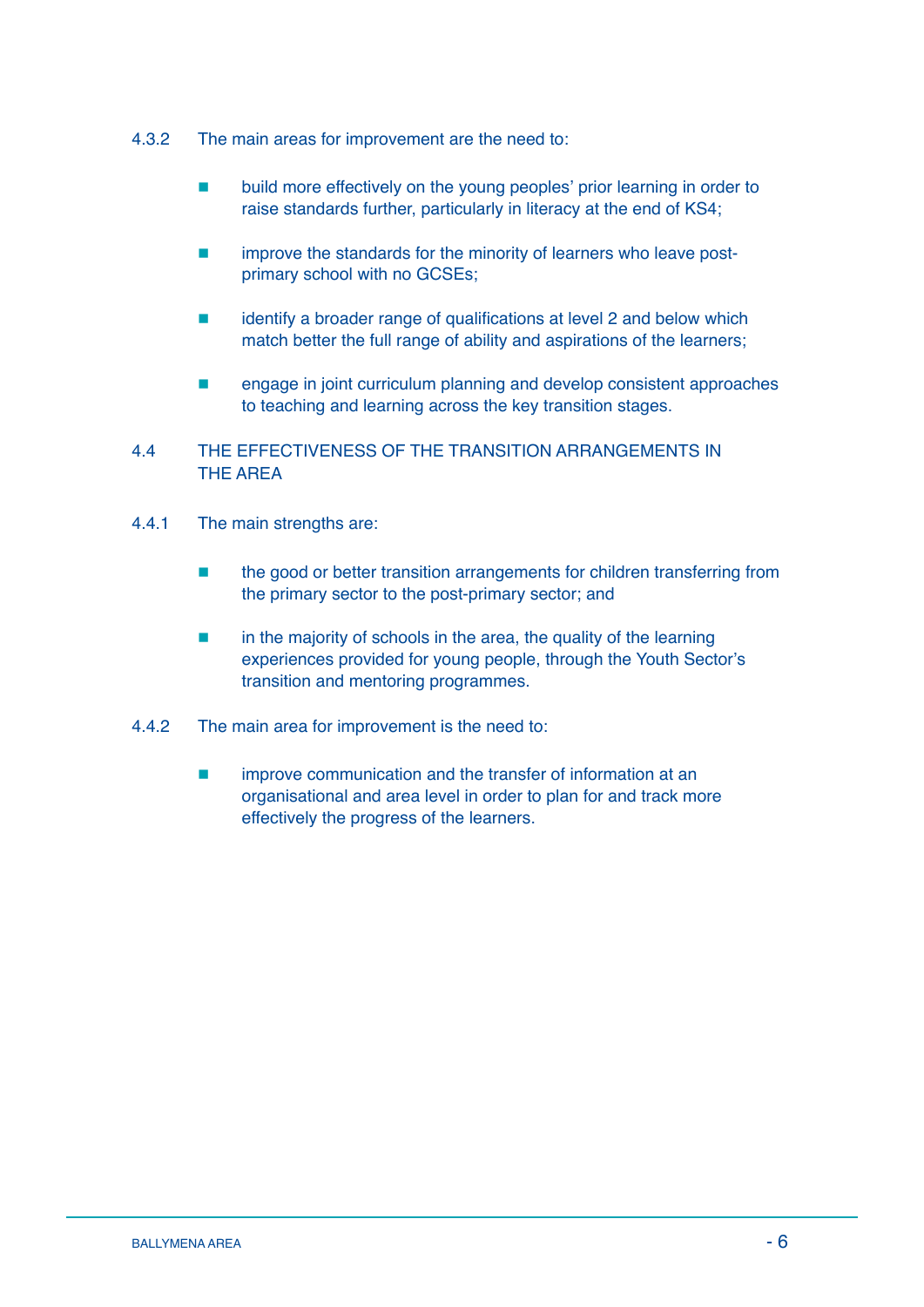## **Part Two**

## **CONCLUSION & KEY PRIORITIES FOR DEVELOPMENT**

### **5. Conclusion**

5.1 In the areas inspected, the overall quality of education and training within the Ballymena area is satisfactory; the strengths outweigh the areas for improvement. The evaluation has identified areas for improvement which need to be addressed if the needs of all of the learners are to be met effectively. The Education and Training Inspectorate will monitor and report publicly on the progress made in addressing the areas for improvement.

### **6. Key Priorities for Development**

To promote continuous improvement in the quality of the education and training within the Ballymena area this evaluation has identified a number of key priorities for development.

- 6.1 The Department of Education and the Department for Employment and Learning need to:
	- **EXECUTE:** improve further strategic planning through liaising where necessary on current policies and those under development, in order that those which may relate to one sector, but impact substantially on others, enhance the educational pathways of all learners;
	- communicate the intended outcomes and inter-relatedness of the policies, clearly and consistently to the education sector; and
	- **Fact and review funding of provision to encourage and facilitate increased** collaboration within and across sectors.

### 6.2 The key stakeholders<sup>2</sup> need to:

- **EXECOLERT** collaborate on a strategic plan which includes employers and the wider community, to meet more effectively the current and future needs of all learners and their community;
- facilitate the sharing of expertise between staff, in particular at the key transition stages;

**<sup>2</sup>** Key Stakeholders include the employing and managing authorities (currently ELBs and CCMS and from Jan 2010, the Education and Skills Authority) and other educational bodies for including NICIE, CNaG, LSDA.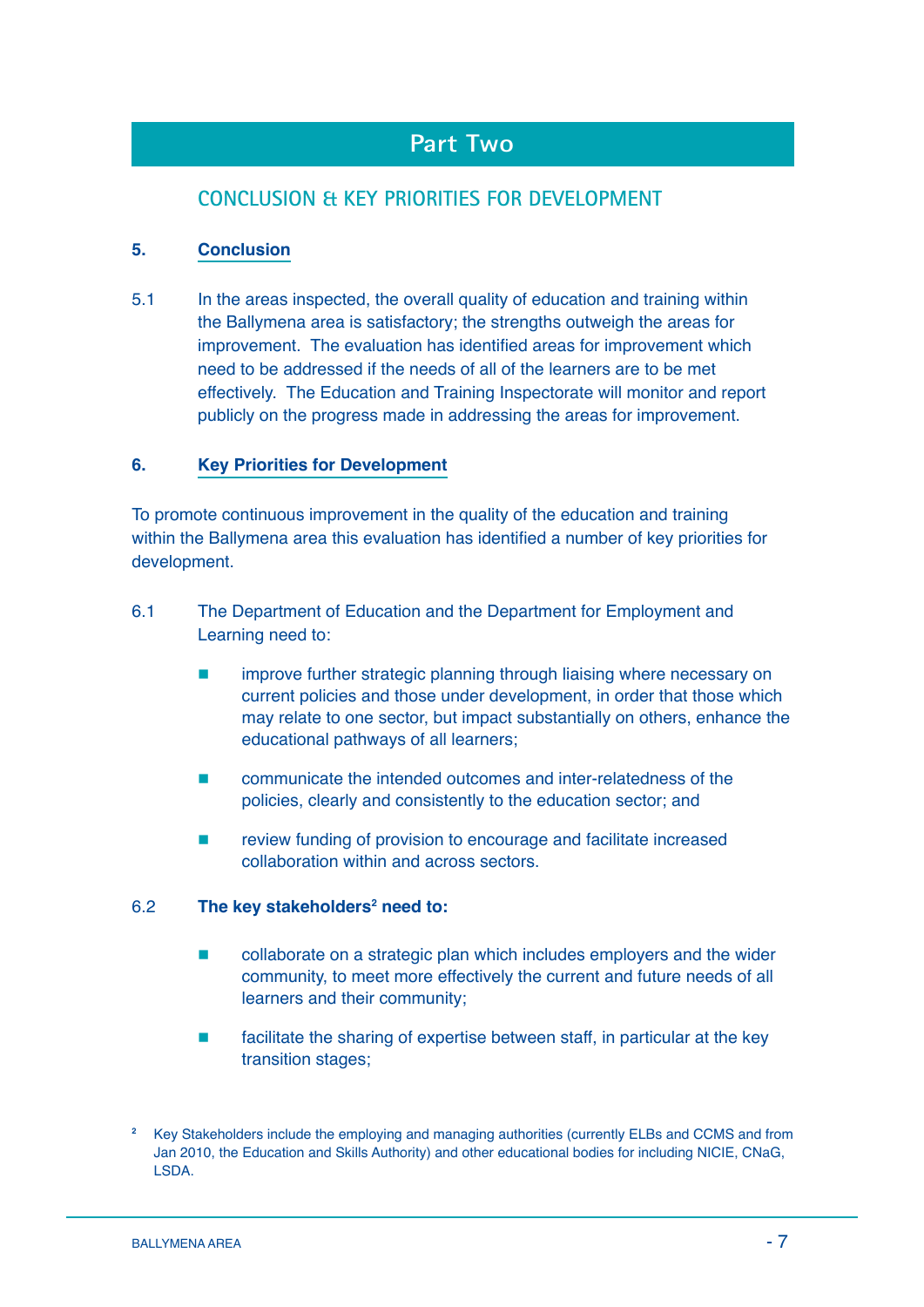- establish systems which communicate better at each key transition point**<sup>3</sup>** the attainment, the needs and the progress of each learner; and
- support the development of self-evaluation as a means of identifying the most appropriate forms of learning across key transition stages.

#### 6.4 **The organisations4 need to:**

- **EXECUTE:** build more effectively on the prior learning at key transition stages in order to raise the standards for all learners and in particular to address the needs of those learners who leave education with no qualifications;
- develop joint curriculum planning to ensure continuity and progression in learning across the key transition stages;
- $\blacksquare$  identify a broader range of qualifications at level 2 and below which match better the full range of ability and aspirations of the pupils; and
- ensure better communication and the transfer of information in order to plan more effectively for, and track, the progress of learners.

- **3** Key transition points include transition from pre-school to primary school, primary school to post-primary school, and from post-primary school to further education and training. It may also refer to changes between Key Stage One and Two within a primary school and Key Stages Three, Four and post-16 at post-primary level.
- **4** Organisations include pre-school providers, primary schools, post-primary schools, special schools, further education colleges, training organisations, alternative education providers and the youth service.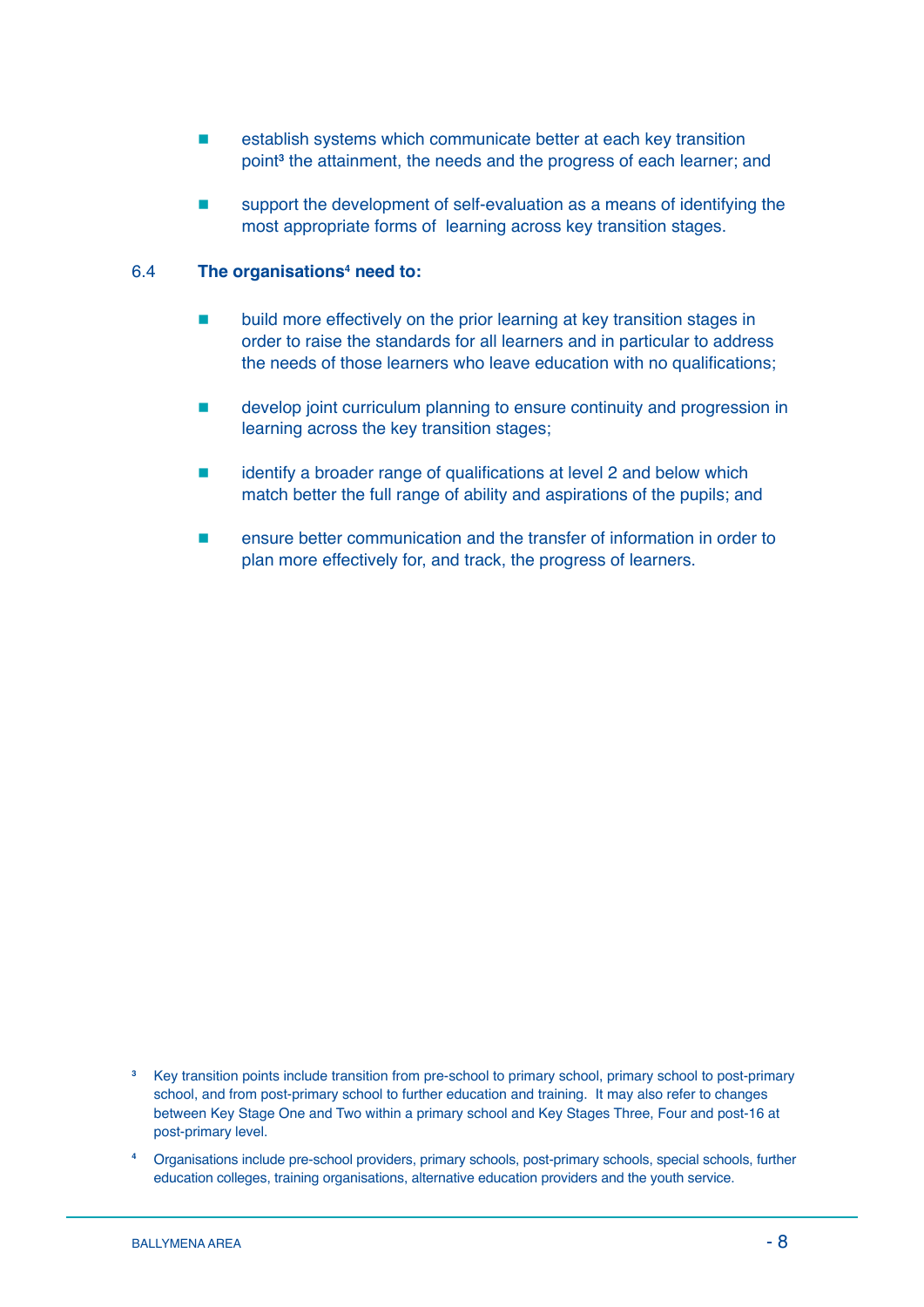# **Appendix 1**

### **THE ORGANISATIONS INCLUDED IN THE SURVEY**

### **Pre-School**

Ballymena Nursery School Dunclug Playgroup First Steps Playgroup Kenbann Playgroup St Louis Playgroup

### **Primary Schools**

Camphill Primary School St Brigid's Primary School St Colmcille's Primary School Dunclug Primary School

#### **Post-Primary Schools**

Ballymena Academy Dunclug High School St Patrick's High School

### **Special School**

Castle Tower Special School

### **Alternative Education Providers**

Rathmore Guidance Centre Ballykeel Education other than at School Centre

### **Further Education**

Northern Regional College

### **Training**

Seven Towers Training Organisation Youth Service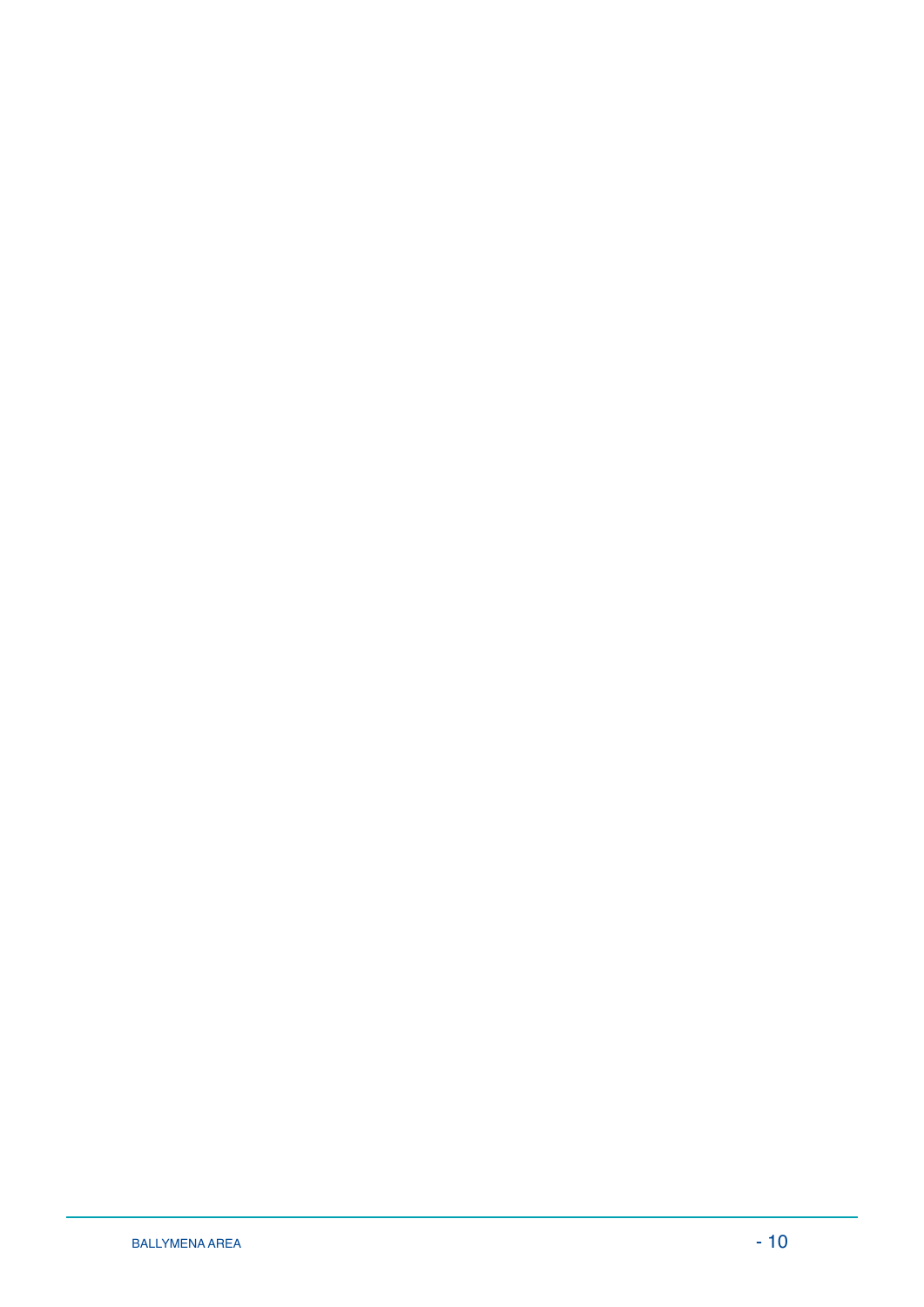## **QUANTITATIVE INFORMATION**

### Table showing the highest qualification of school leavers resident in Ballymena 2006/07<sup>(1)</sup>

|                                             | <b>Percentage</b><br>of Leavers<br>achieving 2 or<br>more A levels<br>(or equivalent<br>qualifications) | <b>Percentage</b><br>of Leavers<br>achieving at<br>least 5 GCSE's<br>grades A*-C<br>(or equivalent<br>qualifications) | <b>Percentage</b><br>of Leavers<br>achieving at<br>least 5 GCSE's<br>grades A*-C<br>(or equivalent<br>qualifications)<br>inc English<br>& maths | <b>Percentage</b><br>of Leavers<br>achieving no<br>GCSE's | <b>Total</b><br><b>Leavers</b> |
|---------------------------------------------|---------------------------------------------------------------------------------------------------------|-----------------------------------------------------------------------------------------------------------------------|-------------------------------------------------------------------------------------------------------------------------------------------------|-----------------------------------------------------------|--------------------------------|
| <b>Ballymena</b><br><b>District Council</b> | 48.2                                                                                                    | 64.5                                                                                                                  | 57.6                                                                                                                                            | 5.8                                                       | 738                            |
| <b>NI Average</b>                           | 44.6                                                                                                    | 64.7                                                                                                                  | 54.2                                                                                                                                            | 3.9                                                       | 24803                          |

(Source: School Leavers Survey)

#### **Destination of school leavers resident in Ballymena 2006/07(1)**

|                                                | <b>Percentage</b><br>recorded<br>as entering<br><b>Higher</b><br><b>Education</b> | <b>Percentage</b><br>recorded<br>as entering<br><b>Further</b><br><b>Education</b> | <b>Percentage</b><br>recorded<br>as entering<br><b>Employment</b> | <b>Percentage</b><br>recorded<br>as entering<br><b>Training</b> | <b>Percentage</b><br>recorded as<br><b>Unemployed</b> | <b>Percentage</b><br>recorded<br><b>as</b><br><b>Unknown</b> | <b>Total</b><br><b>Leavers</b> |
|------------------------------------------------|-----------------------------------------------------------------------------------|------------------------------------------------------------------------------------|-------------------------------------------------------------------|-----------------------------------------------------------------|-------------------------------------------------------|--------------------------------------------------------------|--------------------------------|
| <b>Ballymena</b><br><b>District</b><br>Council | 41.1                                                                              | 26.6                                                                               | 13.0                                                              | 13.3                                                            | 4.3                                                   | 1.8                                                          | 738                            |
| <b>NI</b><br>Average                           | 38.5                                                                              | 27.4                                                                               | 12.1                                                              | 15.9                                                            | 3.3                                                   | 2.8                                                          | 24803                          |

(Source: School Leavers Survey)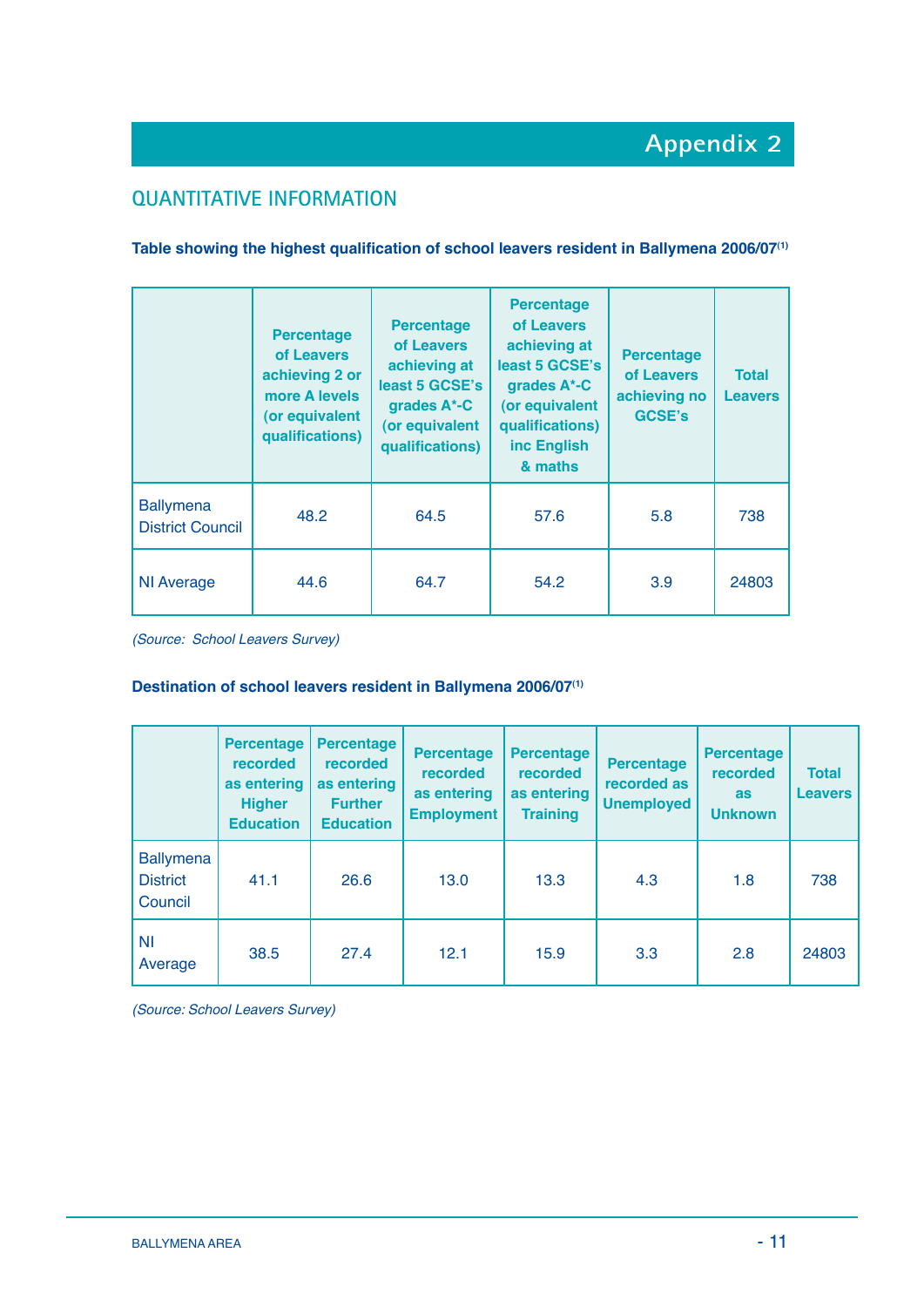### **Destination of NI school leavers by qualification 2006/07**

|                                                       | <b>Percentage</b><br>recorded<br>as entering<br><b>Higher</b><br><b>Education</b> | <b>Percentage</b><br><b>recorded</b><br>as entering<br><b>Further</b><br><b>Education</b> | <b>Percentage</b><br><b>recorded</b><br>as entering<br><b>Employment</b> | <b>Percentage</b><br><b>recorded</b><br>as entering<br><b>Training</b> | <b>Percentage</b><br>recorded as<br><b>Unemployed</b> | <b>Percentage</b><br><b>recorded</b><br><b>as</b><br><b>Unknown</b> |
|-------------------------------------------------------|-----------------------------------------------------------------------------------|-------------------------------------------------------------------------------------------|--------------------------------------------------------------------------|------------------------------------------------------------------------|-------------------------------------------------------|---------------------------------------------------------------------|
| $2+A$<br>Levels (inc.<br>equivalents)                 | 85.1                                                                              | 6.7                                                                                       | 6.0                                                                      | 0.5                                                                    | 1.0                                                   | 0.7                                                                 |
| At least<br>5 GCSEs<br>$A^*$ -C (inc.<br>equivalents) | 59.4                                                                              | 23.1                                                                                      | 8.8                                                                      | 5.4                                                                    | 1.7                                                   | 1.6                                                                 |
| No GCSEs                                              | 0.0                                                                               | 13.8                                                                                      | 23.5                                                                     | 32.0                                                                   | 16.1                                                  | 14.6                                                                |
| <b>Total</b><br>Leavers                               | 38.5                                                                              | 27.4                                                                                      | 12.1                                                                     | 15.9                                                                   | 3.3                                                   | 2.8                                                                 |

(Source: School Leavers Survey)

### **Destination of school leavers resident in Ballymena district council by qualification 2006/07**

|                                                       | <b>Percentage</b><br><b>recorded</b><br>as entering<br><b>Higher</b><br><b>Education</b> | <b>Percentage</b><br><b>recorded</b><br>as entering<br><b>Further</b><br><b>Education</b> | <b>Percentage</b><br>recorded<br>as entering<br><b>Employment</b> | <b>Percentage</b><br><b>recorded</b><br>as entering<br><b>Training</b> | <b>Percentage</b><br>recorded as<br><b>Unemployed</b> | <b>Percentage</b><br>recorded<br>as<br><b>Unknown</b> |
|-------------------------------------------------------|------------------------------------------------------------------------------------------|-------------------------------------------------------------------------------------------|-------------------------------------------------------------------|------------------------------------------------------------------------|-------------------------------------------------------|-------------------------------------------------------|
| $2+A$<br>Levels (inc<br>equivalents)                  | 84.8                                                                                     | 6.2                                                                                       | 7.3                                                               | 0.0                                                                    | $\star$                                               | $\star$                                               |
| At least<br>5 GCSEs<br>$A^*$ -C (inc.<br>equivalents) | 63.7                                                                                     | 19.3                                                                                      | 9.9                                                               | 3.8                                                                    | 1.5                                                   | 1.9                                                   |
| No GCSEs                                              | 0.0                                                                                      | $\star$                                                                                   | 20.9                                                              | 41.9                                                                   | 25.6                                                  | $\star$                                               |
| <b>Total</b><br>Leavers                               | 41.1                                                                                     | 26.6                                                                                      | 13.0                                                              | 13.3                                                                   | 4.3                                                   | 1.8                                                   |

(Source: School Leavers Survey)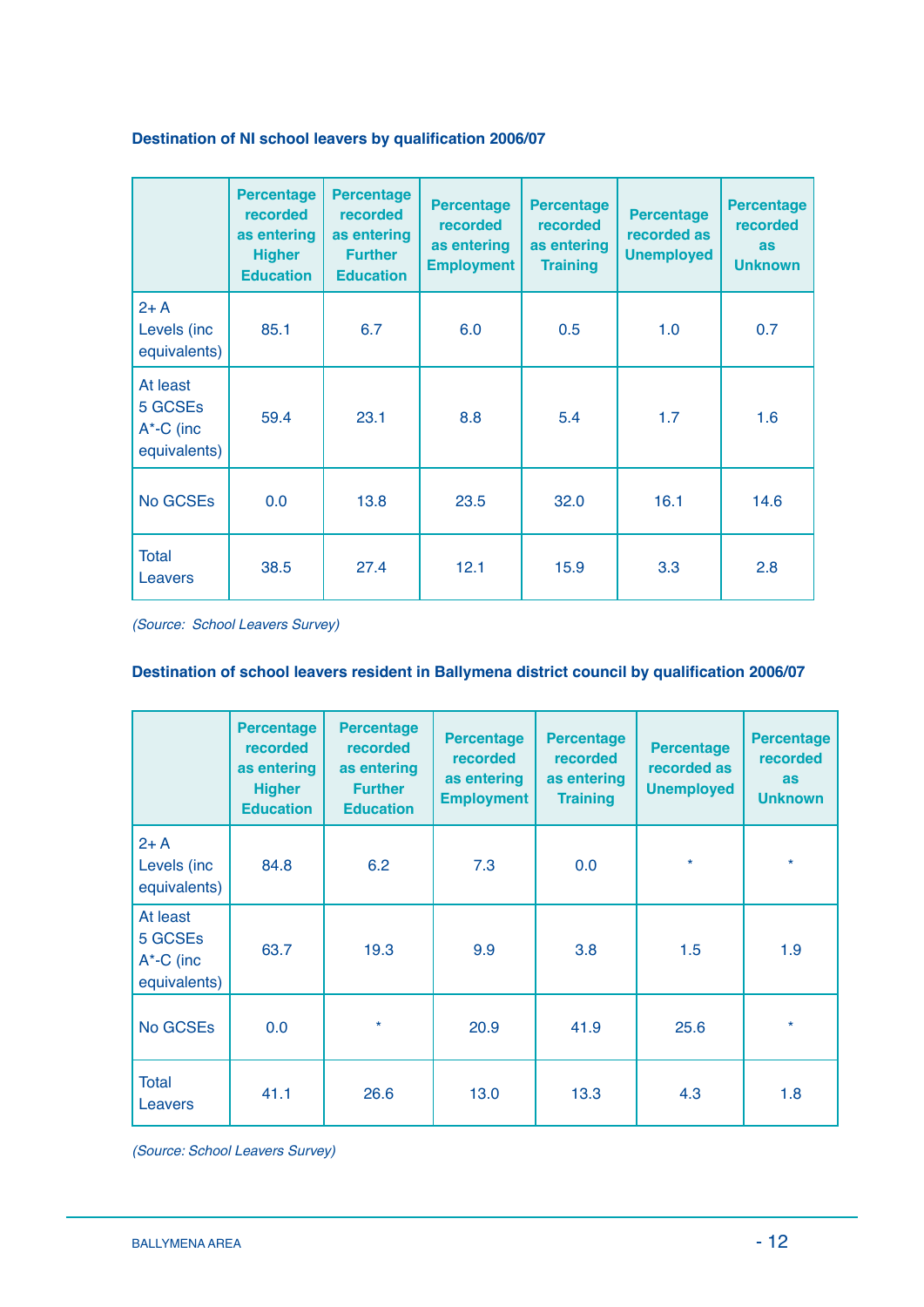### **Destination of school leavers resident in Ballymena settlement by qualification 2006/07**

|                                                       | <b>Percentage</b><br><b>recorded</b><br>as entering<br><b>Higher</b><br><b>Education</b> | <b>Percentage</b><br><b>recorded</b><br>as entering<br><b>Further</b><br><b>Education</b> | <b>Percentage</b><br><b>recorded</b><br>as entering<br><b>Employment</b> | <b>Percentage</b><br><b>recorded</b><br>as entering<br><b>Training</b> | <b>Percentage</b><br>recorded as<br><b>Unemployed</b> | <b>Percentage</b><br>recorded<br><b>as</b><br><b>Unknown</b> |
|-------------------------------------------------------|------------------------------------------------------------------------------------------|-------------------------------------------------------------------------------------------|--------------------------------------------------------------------------|------------------------------------------------------------------------|-------------------------------------------------------|--------------------------------------------------------------|
| $2+A$<br>Levels (inc<br>equivalents)                  | 81.2                                                                                     | 7.4                                                                                       | 8.7                                                                      | 0.0                                                                    | $\star$                                               | $\star$                                                      |
| At least<br>5 GCSEs<br>$A^*$ -C (inc.<br>equivalents) | 61.6                                                                                     | 19.2                                                                                      | 11.6                                                                     | 3.5                                                                    | $\star$                                               | 2.5                                                          |
| No GCSEs                                              | 0.0                                                                                      | $\star$                                                                                   | 17.9                                                                     | 50.0                                                                   | 17.9                                                  | $\star$                                                      |
| <b>Total</b><br>Leavers                               | 37.0                                                                                     | 28.8                                                                                      | 13.0                                                                     | 13.6                                                                   | 5.2                                                   | 2.4                                                          |

(Source: School Leavers Survey)

#### **Key Stage 1 Assessments for schools in the Ballymena District Council 2007/08**

|                                             |                                | <b>Percentage of pupils achieving</b><br>Level 2 or above | <b>Percentage of pupils achieving</b><br>Level 3 or above |              |  |
|---------------------------------------------|--------------------------------|-----------------------------------------------------------|-----------------------------------------------------------|--------------|--|
|                                             | <b>English</b><br><b>Maths</b> |                                                           | <b>English</b>                                            | <b>Maths</b> |  |
| <b>Ballymena</b><br><b>District Council</b> | 96.5                           | 96.8                                                      | 40.2                                                      | 50.3         |  |
| <b>NI Average</b>                           | 94                             | 94.6                                                      | 40.3                                                      | 46.5         |  |

(Source: School Leavers Survey)

### **Key Stage 2 Assessments for schools in the Ballymena District Council 2007/08**

|                                             |                                | <b>Percentage of pupils achieving</b><br><b>Level 4 or above</b> | <b>Percentage of pupils achieving</b><br><b>Level 5 or above</b> |              |  |
|---------------------------------------------|--------------------------------|------------------------------------------------------------------|------------------------------------------------------------------|--------------|--|
|                                             | <b>English</b><br><b>Maths</b> |                                                                  | <b>English</b>                                                   | <b>Maths</b> |  |
| <b>Ballymena</b><br><b>District Council</b> | 79.3                           | 83.9                                                             | 28.1                                                             | 41.2         |  |
| <b>NI Average</b>                           | 78.8                           | 80.6                                                             | 27.7                                                             | 41.1         |  |

(Source: School Leavers Survey)